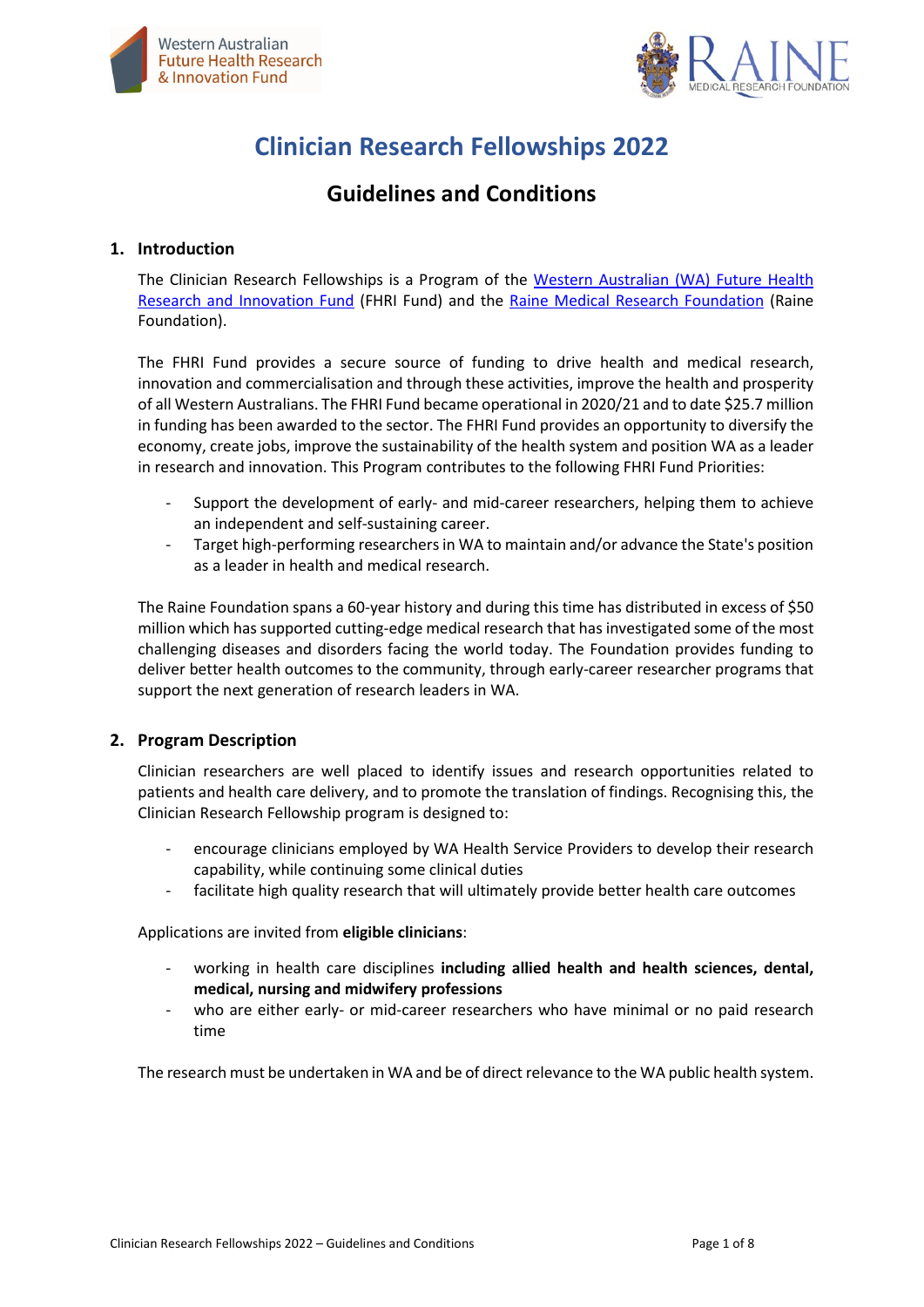## **3. Eligibility**

Clinician Research Fellowships are available to individuals who:

- (a) at the time of application are Australian citizens or hold Australian permanent residency and are resident in WA for the duration of the Fellowship
- (b) are employees of an institution within a WA Health Service Provider. WA Health Service Providers include the Child and Adolescent Health Service, East Metropolitan Health Service, North Metropolitan Health Service, South Metropolitan Health Service, WA Country Health Service and PathWest. Employees of health entities which are contracted to provide health services to the State are not eligible, for example, Joondalup Health Campus and St John of God Midland Public Hospital
- (c) currently, and during the period of the Fellowship, are employed by a WA Health Service Provider institution(s) to undertake clinical duties at no less than 0.3 FTE. Clinical duties are activities directly related to individual patient care, as distinguished from administrative, research or academic activities
- (d) are able to be released from clinical duties for the period of the Fellowship with the post adequately backfilled (if applicable)
- (e) currently, and during the period of the Fellowship, are not in receipt of more than 0.3 FTE paid research time (including paid research time which is a component of an academic/clinical/administration role)
- (f) are an early-career researcher which is equivalent to the NHMRC Emerging Leadership Level 1; or a mid-career researcher - which is equivalent to the NHMRC Emerging Leadership Level 2, as defined in Appendix A. Justification for the nominated Emerging Leadership level should take into consideration any career disruptions (refer to Clause 5 – Assessment Criteria for definition)
- (g) are the first named Chief Investigator on the research project proposed to be undertaken during the Fellowship
- (h) appoint a research mentor, who will generally be a senior/established researcher, who stringently reviews the proposal providing expert advice on the design and statistical analyses as well as providing guidance and ongoing support during the term of the Fellowship
- (i) include only one project in the application and submit only one application per round
- (j) have not already received a Clinician Research Fellowship

Please note that applicants who are seeking to undertake or complete a PhD (or other higher degree by research training) may apply.

#### **4. Funding**

(a) Fellowship salary funding is available for research duties up to 0.5 FTE, with a maximum value of \$150,000 per annum, including on-costs. In accordance with the WA Health Financial Management Manual, on-costs for salary and allowances for the 2022/23 financial yearshould be calculated at 25% and should increase 0.5% each financial year.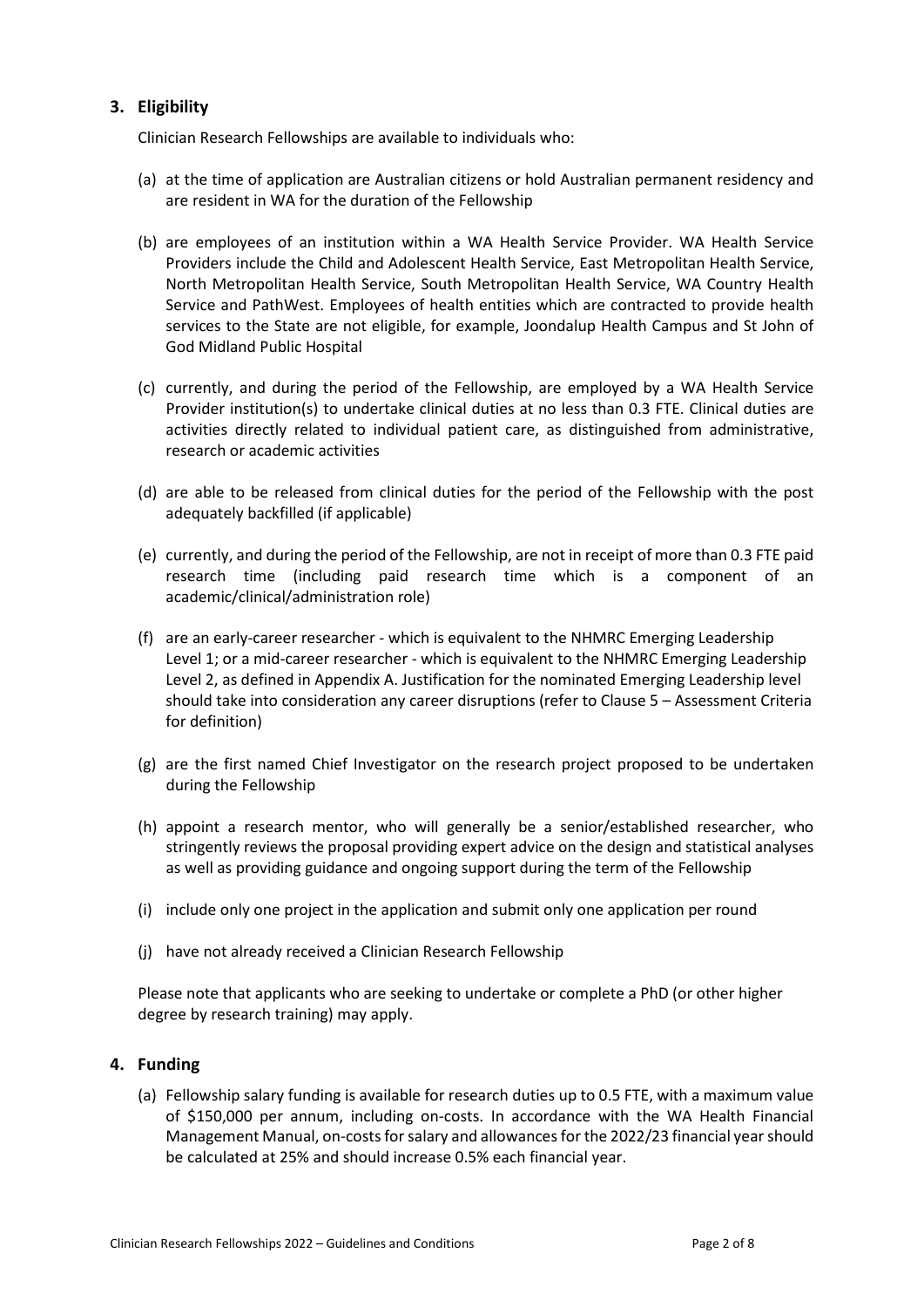- (b) Fellowships may be awarded for up to three years. The requested duration must reasonably reflect the research activity.
- (c) The Fellowship FTE may replace or be in addition to Health Service Provider institution clinical duties, as long as clinical duties are retained at a minimum of 0.3 FTE. The Fellowship FTE must not replace existing paid research time (including paid research time which is a component of an academic/clinical/administration role). During the period of the Fellowship, the recipient shall not be in receipt of more than 1.0 FTE paid employment.
- (d) Research cost funding of up to \$10,000 in total for the Fellowship term may be requested and may include minor equipment, consumables, and other expenses. Additional research project costs, not included in the Fellowship award, will need to be obtained by the successful applicant. Requests for travel funds and publication fees will normally not be approved.
- (e) The Fellowship FTE, duration and research costs offered to each successful applicant are subject to the discretion of the WA Department of Health and the Raine Foundation. Fellowship funding is offered subject to the availability of funds, which could be varied in the event of unforeseen circumstances.
- (f) The Fellowship shall be taken up within one year of award. Any variation to this condition would require approval based on exceptional circumstances.
- (g) The provision of Fellowship funding to the relevant Health Service Provider institution will be administered by the University of Western Australia on behalf of the WA Department of Health and the Raine Foundation.
- (h) Fellowship funding is based on the awarded Fellowship FTE, duration and research costs and this funding amount is final. In the event the successful applicant incurs additional expenses for whatever reason, these will not be paid by the WA Department of Health or the Raine Foundation. Salary expense for the awarded Fellowship FTE and duration which is beyond the awarded Fellowship salary funding is the responsibility of the Health Service Provider institution. If the successful applicant moves to a higher position classification (e.g. registrar to consultant), this does not affect the Fellowship, which remains funded and payable at the position classification applicable at the time of application.
- (i) Fellowship salary will be paid to the successful applicant by the Health Service Provider institution in accordance with their clinician employment conditions.
- (j) Salary funding can be used for annual leave and long service leave entitlements that accrue during the Fellowship term. However, severance and termination payments and extended leave payments (leave entitlements accrued in non-Fellowship roles) are not supported and must not be paid for with Fellowship funding.
- (k) Fellowship deferrals will be supported in relation to carer responsibilities and major illness or injury.
- (l) Equipment purchased with Fellowship research cost funds remains the property of the host research institution.
- (m) Fellowship funding that is used for purposes other than that for which it was awarded or is unspent at the conclusion of the Fellowship period, shall be recoverable by the University of Western Australia and shall revert to the WA Department of Health and the Raine Foundation.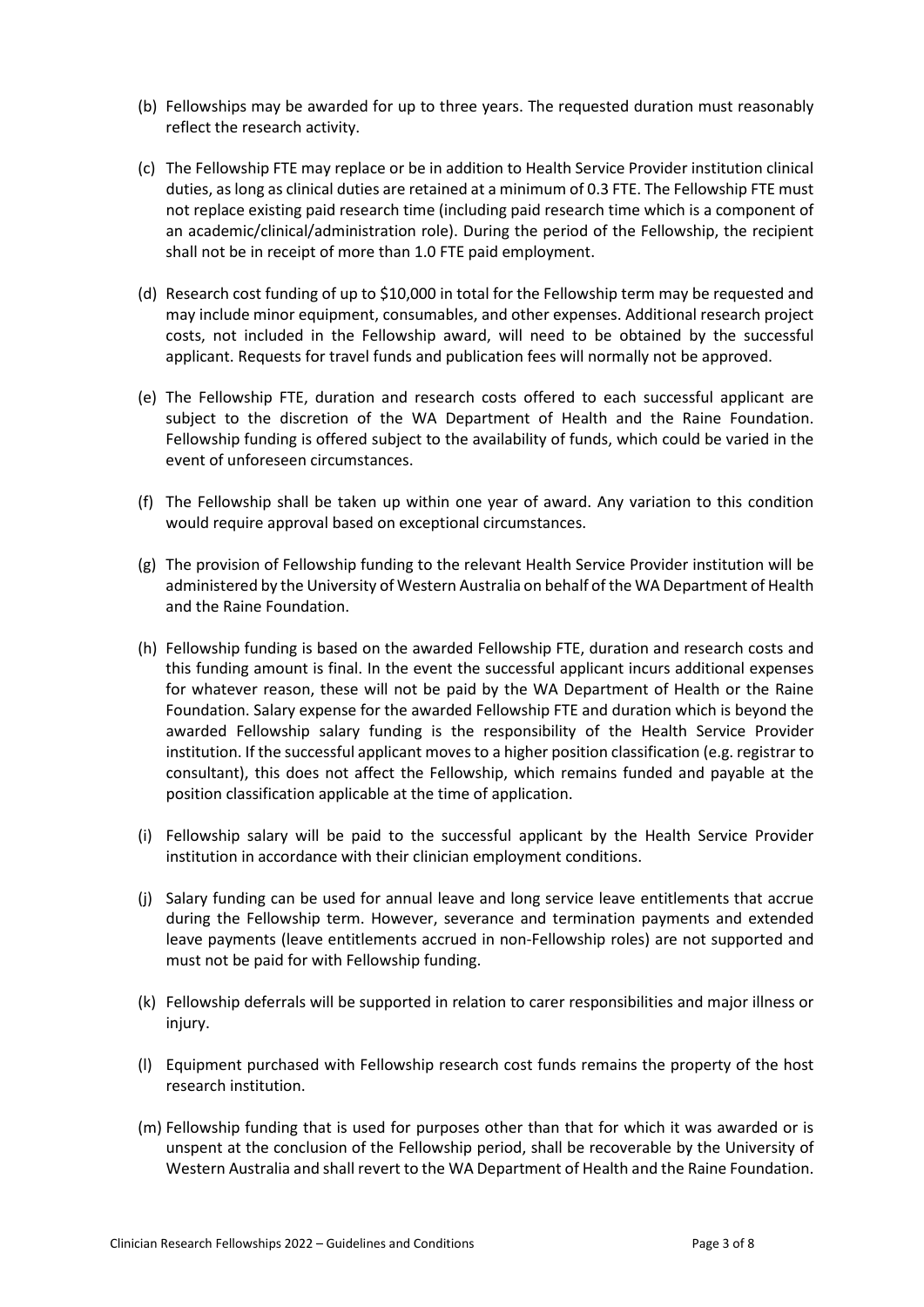(n) Fellowship expenditure is subject to the [Financial Management Act 2006 \(WA\),](https://www.legislation.wa.gov.au/legislation/statutes.nsf/law_a146606.html) and may be subject to audit by the Office of the Auditor General or their representative and/or the WA Department of Health.

## **5. Applicant Selection Process**

The applicant selection process shall be administered by the Raine Foundation involving a six-stage process:

- (a) Preliminary screening by the Raine Management Office to check eligibility
	- Applicants will be notified at this time if there are any concerns
- (b) Shortlisting of applications by the Clinician Research Fellowship Advisory Panel
	- At this stage, applicants will be informed as to whether their application has, or has not, been shortlisted for external assessment
- (c) External assessment of shortlisted applications by independent scientific peer review
	- Applicants are invited to nominate at least two external researchers to assess their application (who have no conflict of interest) and will have the opportunity to advise the names of assessors not to be approached
- (d) A written response from applicants to their assessors' reports
	- After anonymous Assessment Reports have been distributed to the applicant, they are invited to submit a response to the Raine Foundation in accordance with provided instructions
- (e) Recommendation of recipients by the Clinician Research Fellowship Advisory Panel
	- Applications will be reviewed based on the Assessment Criteria (Clause 6). Recommendations will consider paid research time already available to the applicant and the intent of the Clinician Research Fellowship program
- (f) Consideration and ratification of Advisory Panel recommendations by the Raine Research Committee
	- **The decision of the Raine Research Committee shall be final. Correspondence will not be entered into regarding the decision**

# **6. Assessment Criteria**

Each application will be assessed based on the criteria and weightings below:

| <b>Assessment Criteria</b>                       |                                                                                                                                                                                                                                                                                                                                                                                     | %  |  |
|--------------------------------------------------|-------------------------------------------------------------------------------------------------------------------------------------------------------------------------------------------------------------------------------------------------------------------------------------------------------------------------------------------------------------------------------------|----|--|
| Quality of the proposed research and feasibility |                                                                                                                                                                                                                                                                                                                                                                                     | 20 |  |
|                                                  | Applicants should ensure that project data can be confidently interpreted, outcome<br>measures are valid for the purpose and are quantifiable, and the study design and<br>analysis are matched to the form of the data<br>The proposed research should be supported by a well justified and reasoned rationale<br>in relation to the specific aims and methodology/techniques used |    |  |
|                                                  | Significance and novelty of research and potential benefits                                                                                                                                                                                                                                                                                                                         |    |  |
|                                                  | The significance of the research project and relevance to the WA public health system                                                                                                                                                                                                                                                                                               |    |  |
|                                                  | How the project may lead to new paradigms, challenge current paradigms, develop                                                                                                                                                                                                                                                                                                     |    |  |
|                                                  | or introduce novel concepts, methodologies, technologies, interventions, or other                                                                                                                                                                                                                                                                                                   |    |  |
|                                                  | uniquely creative qualities                                                                                                                                                                                                                                                                                                                                                         |    |  |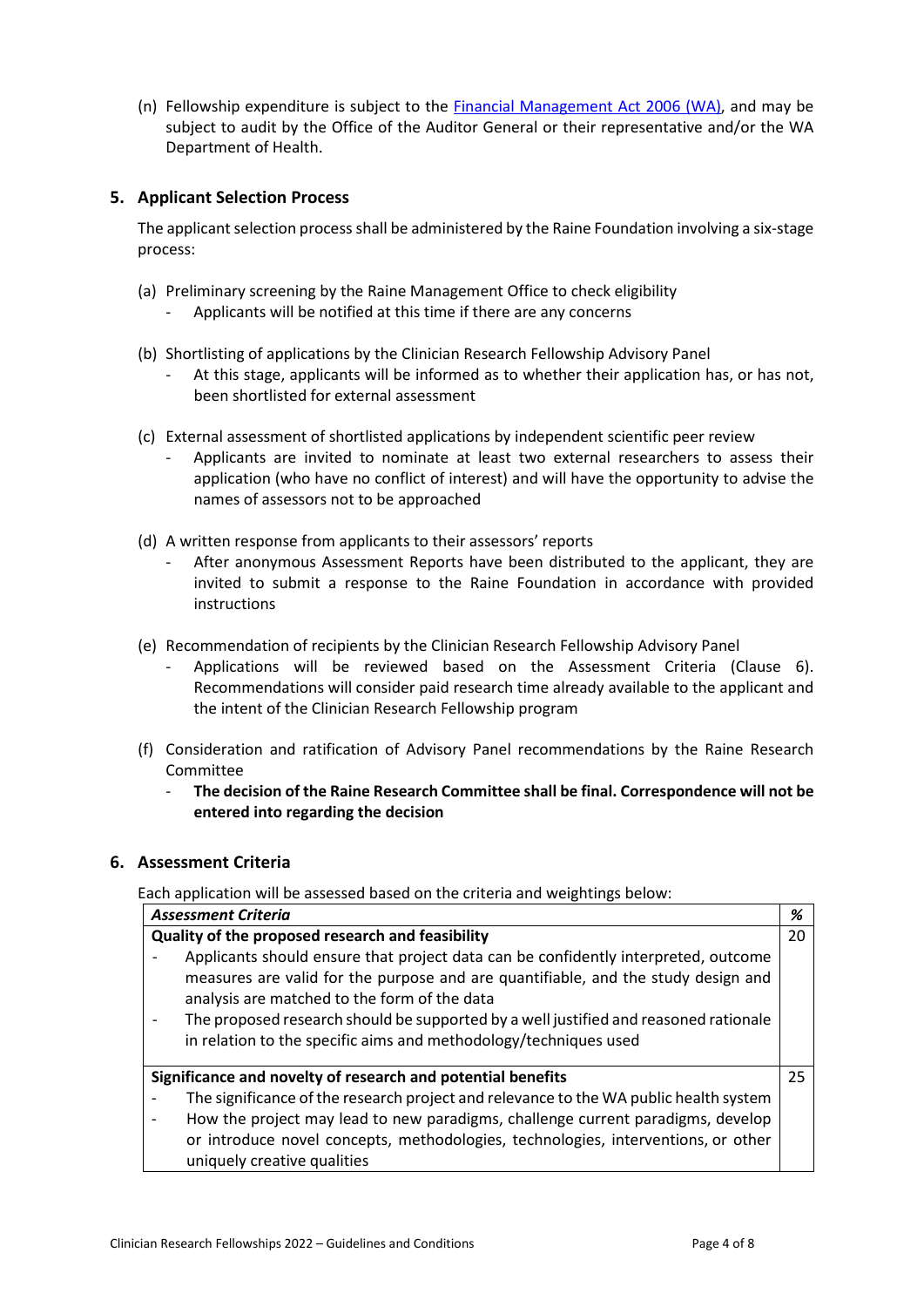| The likelihood that the proposed study may be successfully translated into improved<br>health outcomes through innovation or change to existing scientific knowledge,<br>clinical practice, and/or health policies and guidelines                                                                                                                                                                                                                                                                                                                                                                                                                                                                                                                                                                                                                                                                                                                                                                                                                                                                                                                                                                                                                                                                                                                                                                                                                                                                                                                                                                                                                                                                                                                                |    |
|------------------------------------------------------------------------------------------------------------------------------------------------------------------------------------------------------------------------------------------------------------------------------------------------------------------------------------------------------------------------------------------------------------------------------------------------------------------------------------------------------------------------------------------------------------------------------------------------------------------------------------------------------------------------------------------------------------------------------------------------------------------------------------------------------------------------------------------------------------------------------------------------------------------------------------------------------------------------------------------------------------------------------------------------------------------------------------------------------------------------------------------------------------------------------------------------------------------------------------------------------------------------------------------------------------------------------------------------------------------------------------------------------------------------------------------------------------------------------------------------------------------------------------------------------------------------------------------------------------------------------------------------------------------------------------------------------------------------------------------------------------------|----|
| Consumer, carer and community participation<br>Consumer involvement should incorporate:<br>Clearly defined relationships with health consumers or community groups who<br>have lived experience of the research project issue being investigated<br>Willingness to include consumers in the research team where appropriate<br>How consumer representatives will be engaged and contribute to the research<br>$\overline{\phantom{a}}$<br>project throughout the project timeline                                                                                                                                                                                                                                                                                                                                                                                                                                                                                                                                                                                                                                                                                                                                                                                                                                                                                                                                                                                                                                                                                                                                                                                                                                                                                | 15 |
| Capacity, capability, and resources (of the team, including role and contribution of the<br>applicant, and the host organisation) to deliver on the project<br>The applicant's vision for their research career and how the Fellowship would assist<br>in achieving this vision<br>The applicant must demonstrate that they are making a significant independent<br>contribution to the research project at a leadership level<br>How the research team's capacity, capability and available resources will enhance the<br>research of the applicant and provide support to the project<br>The relevance of the host research environment and its capacity to foster, strengthen<br>and advance the research of the applicant, where applicable                                                                                                                                                                                                                                                                                                                                                                                                                                                                                                                                                                                                                                                                                                                                                                                                                                                                                                                                                                                                                  | 20 |
| Track Record of the applicant relative to opportunity<br>Track record will be assessed based on the applicant's CV, the information provided<br>below, and career disruption/relative to opportunity<br>Publications - the productivity of the applicant and the quality of publications and<br>journals in which the applicant has published<br>Leadership - the extent to which the applicant demonstrates progress towards<br>$\overline{\phantom{a}}$<br>an independent research career<br>Research impact - the verifiable outcomes that research makes to knowledge,<br>$\qquad \qquad \blacksquare$<br>health, the economy and/or society, and not the prospective or anticipated<br>effects of the research<br>'Career disruption" includes pregnancy, major illness/injury, carer responsibilities including<br>parental leave. This must involve a continuous absence from work for 90 days or more or<br>return to work on a part-time basis. Written evidence must be provided to the Raine<br>Foundation if requested.<br>"Relative to opportunity" includes clinical, administrative or teaching workload, clinician<br>training, availability of research resources, relocation of the applicant or research lab/clinical<br>setting, periods of unemployment, typical performance in the field of research, and<br>employment in other sectors (e.g. industry). COVID-19 related disruptions will also be<br>considered. Written evidence must be provided to the Raine Foundation if requested.<br>"Research impact" is the verifiable outcomes that research makes to knowledge, health,<br>the economy and/or society, and not the prospective or anticipated effects of the research<br>- in line with the NHMRC Research Impact definition. | 20 |

# **7. Research Governance Requirements**

(a) The WA Health Service Provider institution, and any participating entity, will be responsible for obtaining any research ethics and governance approvals that might be required for undertaking funded activities.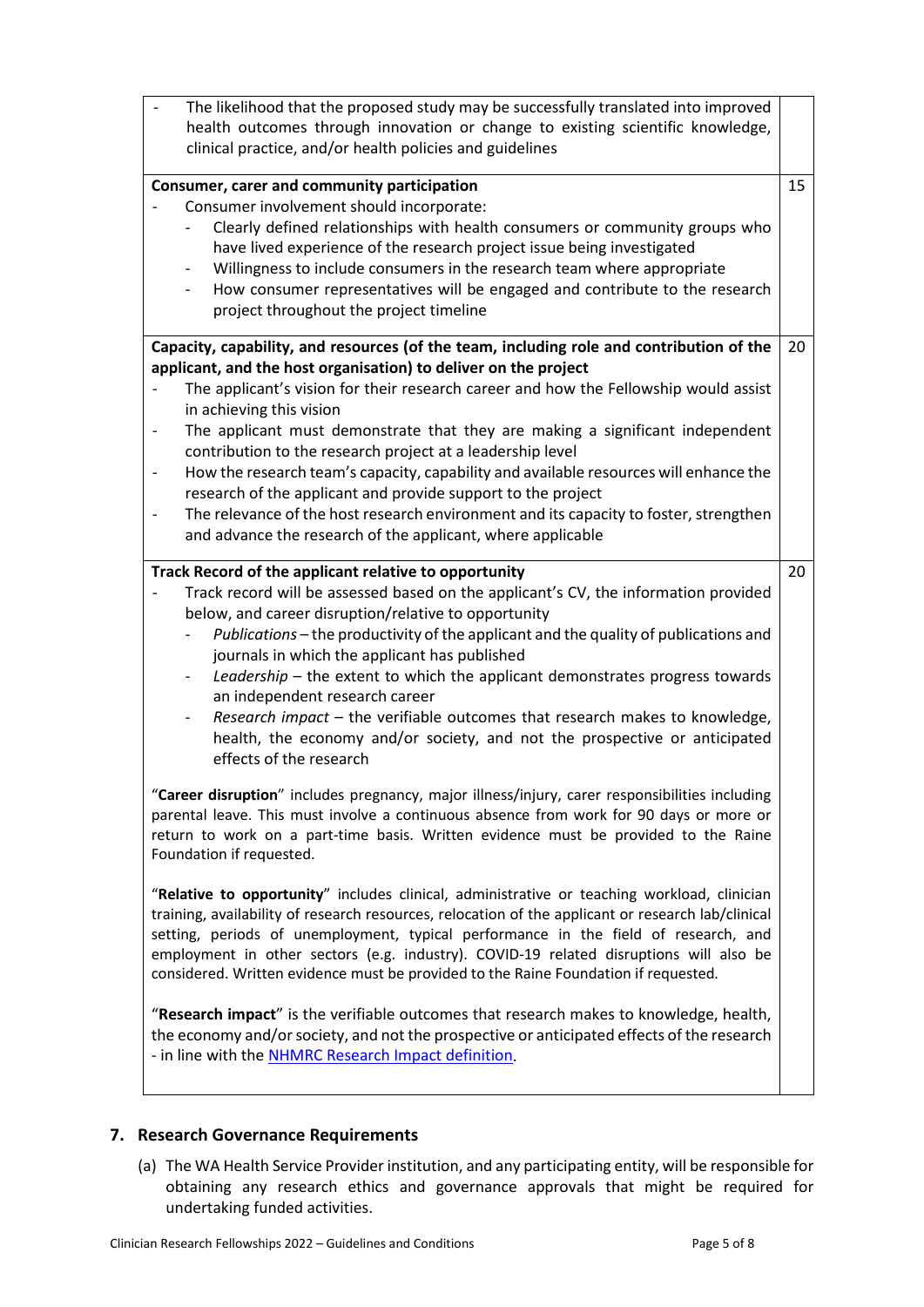- (b) Research ethics approvals must be obtained from appropriate ethics committees (human and/or animal). Research governance authorisation (also known as site specific authorisation) must be obtained from each relevant institution/site conducting the project or providing access to data, participants, or tissue samples.
- (c) For information on research ethics and governance submission requirements for the WA public health system please refer to the following websites: [Research Ethics;](https://rgs.health.wa.gov.au/Pages/Research-Ethics.aspx) [Research](https://rgs.health.wa.gov.au/Pages/Research-Governance.aspx)  [Governance;](https://rgs.health.wa.gov.au/Pages/Research-Governance.aspx) [Multi-centre Research.](https://rgs.health.wa.gov.au/Pages/Multi-centre-Research.aspx)

# **8. Use of Data Collections**

- (a) A project that requires access to WA public health system data collections requires review and approval for this access in accordance with the [Health Services Act 2016](https://www.legislation.wa.gov.au/legislation/statutes.nsf/main_mrtitle_13760_homepage.html) and the [Health](https://www.legislation.wa.gov.au/legislation/prod/filestore.nsf/FileURL/mrdoc_41455.pdf/$FILE/Health%20Services%20(Information)%20Regulations%202017%20-%20%5B00-c0-02%5D.pdf?OpenElement)  [Services \(Information\) Regulations 2017.](https://www.legislation.wa.gov.au/legislation/prod/filestore.nsf/FileURL/mrdoc_41455.pdf/$FILE/Health%20Services%20(Information)%20Regulations%202017%20-%20%5B00-c0-02%5D.pdf?OpenElement) In addition to research ethics and governance approval, accessing these data may include feasibility assessment and approval for data release.
- (b) Preliminary cost estimates should be included in the proposed project budget and the time estimate incorporated into the project milestones in the Application Form.
- (c) Should your application for funding be successful, we recommend you immediately begin the request and approval process.
- (d) If the use of Department of Health data collections is proposed, please review the [Research](https://www.datalinkage-wa.org.au/apply/)  [Data Services website](https://www.datalinkage-wa.org.au/apply/) and contact th[e Research Data Services Team.](mailto:Dataservices@health.wa.gov.au)

#### **9. Intellectual Property**

The ownership of Intellectual Property produced by the successful applicant in the course of the Fellowship shall vest with the employing WA Health Service Provider. Intellectual Property that is produced in conjunction with an external host research group or other organisation shall be consistent with the [Western Australian Government Intellectual Property Policy 2015](https://www.jtsi.wa.gov.au/docs/default-source/default-document-library/industry-development---key-legislation---wa-ip-policy-2015.pdf?sfvrsn=a64e6c1c_2) or that policy's successor.

#### **10. Reports**

- (a) At the completion of each calendar year, the successful applicant is required to provide an Annual Progress Report.
- (b) If a satisfactory Annual Progress Report is not provided, then funding may be terminated.
- (c) At the completion of the Fellowship period, the successful applicant is required to submit:
	- (i) a Final Report;
	- (ii) an acquittal statement of the expenditure of funds that is certified by the relevant finance officer of the Health Service Provider institution; and
	- (iii) a one-page *Community Stakeholder Brief* which includes an outline of the research project, its outcomes, and next steps. This should be provided to all participating consumer groups.
- (d) If a satisfactory final report and/or acquittal statement is not provided when requested, applicants may not be eligible for future funding through the FHRI Fund, the WA Department of Health or the Raine Foundation.
- (e) Guidelines, templates and due dates for reports and the acquittal statement will be provided to the successful applicant by the Raine Foundation as required.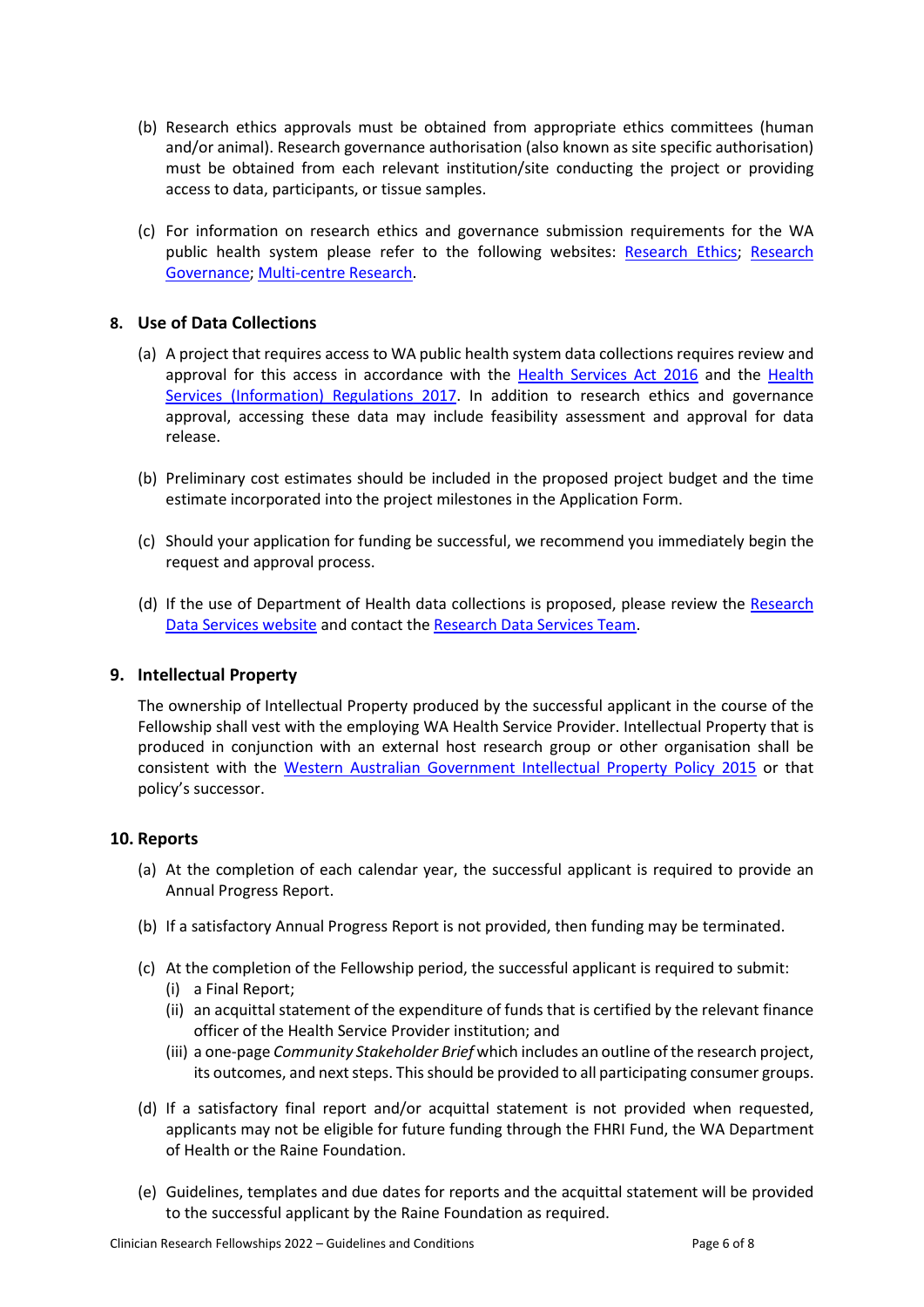(f) Clinician Research Fellowship program alumni will be asked to take part in follow-up questionnaires to evaluate research performance and impact that has come about after Clinician Research Fellowship funding and will inform the review of future funding programs. Alumni are asked to keep the [Raine Management Office](mailto:raine@rainefoundation.org.au) updated with any changes to contact information.

#### **11. Professional Development**

Recipients are encouraged to:

- (a) seek an adjunct or honorary title with a WA University or other WA-based NHMRC-approved administering institution in order to apply for NHMRC funding; and
- (b) complete the WA Health Translation Network (WAHTN) Research Education and Training Program (RETP) Good Clinical Practice course, and other relevant WAHTN RETP courses.

#### **12. Acknowledgment**

- (a) The WA Department of Health and the Raine Foundation will publicly announce the successful applicants for the Fellowship program. Fellowship recipients and all other parties are requested to withhold announcement/media coverage until after the Raine Foundation advises this has occurred.
- (b) Acknowledgment of FHRI Fund and Raine Foundation support should be made as opportunities arise in publications, conference presentations, public discussion, press statements etc, as appropriate. The preferred citation is: "This work is/has been supported by the WA Future Health Research and Innovation Fund, which is an initiative of the WA State Government, and the Raine Medical Research Foundation".
- (c) References to the Fellowship should include the correct title "Clinician Research Fellowship".

#### **13. Dissemination**

Fellows are requested to forward copies of publications and other research communication activities resulting from the funded Fellowship to the Raine Foundation.

In order to maximise knowledge exchange, successful applicants are asked to consider the [NHMRC's open access policy.](https://nhmrc.gov.au/about-us/publications/open-access-policy)

#### **14. Appendix A**

From the [NHMRC](https://www.nhmrc.gov.au/funding/find-funding/investigator-grants) Investigator Grants 2021 Peer Review Guidelines (Appendix H Statement of Expectations):

#### **Emerging Leadership Level 1 (EL1)**

It is expected that EL1 Investigator Grant recipients will typically be between **0 and 5 years post-PhD** (or equivalent) and will be beginning to gain recognition in their research area with demonstrated:

- original contribution(s) in their field of expertise
- ability to contribute to the conception of research projects
- scientific contributions within their region, state or territory (e.g. community leadership, state level contribution to a professional society)
- limited but developing supervision of research staff and students